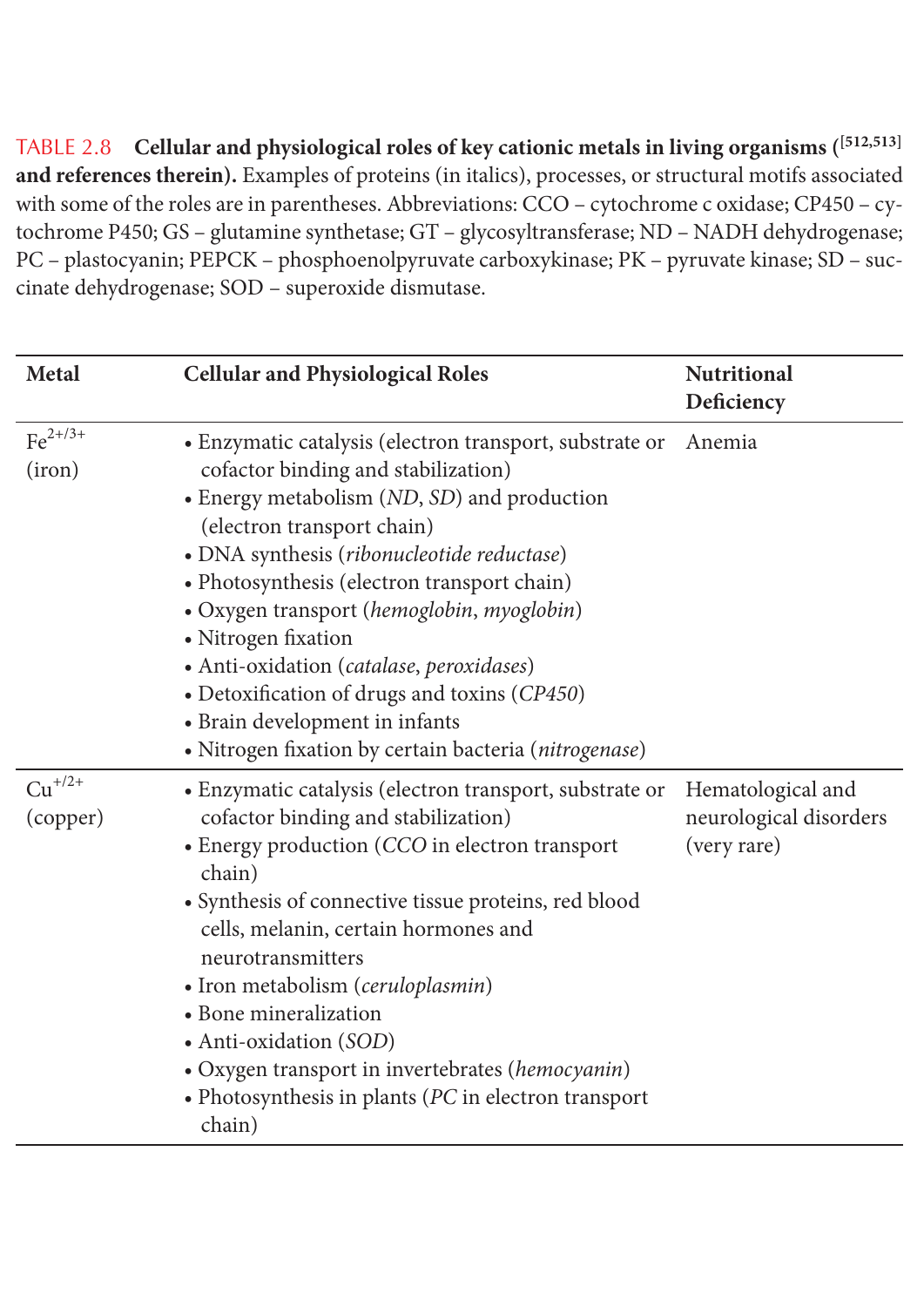| <b>Metal</b>               | <b>Cellular and Physiological Roles</b>                                                                                                                                                                                                                                                                                                                                                                                                                                                                                                                                                 | <b>Nutritional</b><br>Deficiency                                                                                                        |
|----------------------------|-----------------------------------------------------------------------------------------------------------------------------------------------------------------------------------------------------------------------------------------------------------------------------------------------------------------------------------------------------------------------------------------------------------------------------------------------------------------------------------------------------------------------------------------------------------------------------------------|-----------------------------------------------------------------------------------------------------------------------------------------|
| $Mg^{2+}$<br>(magnesium)   | • Enzymatic catalysis (substrate or cofactor binding,<br>stabilization and activation)<br>• DNA replication, repair, and stabilization<br>• Energy production and biosynthesis<br>• Nerve and muscle function<br>• Formation of bones and teeth<br>• Photosynthesis in plants ( <i>chlorophyll</i> )                                                                                                                                                                                                                                                                                    | Neuromuscular,<br>cardiovascular and<br>metabolic dysfunction<br>(rare)                                                                 |
| $\text{Zn}^{2+}$<br>(zinc) | • Enzymatic catalysis (substrate or cofactor binding,<br>stabilization and activation in over 300<br>enzymes $[514]$ )<br>• DNA replication and transcription (zinc fingers in<br>DNA/RNA polymerases and transcription factors)<br>• Stabilization of cell membranes<br>• Development of skeletal and reproductive systems<br>• Wound healing (matrix enzymes and proteins)<br>• Immune response<br>• Brain function and learning<br>• Blood pH buffering and $CO2$ transport ( <i>carbonic</i><br>anhydrase)<br>• Cellular signaling and neurotransmission<br>• Programmed cell death | Multiple, from hair<br>loss, impotence and<br>diarrhea to impaired<br>growth and<br>development, and<br>susceptibility to<br>infections |
| $Ca^{2+}$<br>(calcium)     | • Enzymatic catalysis (substrate or cofactor<br>activation)<br>· Cellular signaling (e.g., calmodulin)<br>• Muscle contraction<br>• Neurotransmission<br>• Blood clotting (coagulation factors)<br>• Structural element in bones and teeth                                                                                                                                                                                                                                                                                                                                              | • Rickets<br>• Clotting problems<br>• Osteoporosis                                                                                      |
| $Mn^{2+}$<br>(manganese)   | • Enzymatic catalysis (substrate or cofactor binding)<br>and stabilization)<br>• Energy production and biosynthesis (PK, PEPCK,<br>GS)<br>• Nitrogen metabolism ( <i>arginase</i> in urea cycle)<br>• Anti-oxidation (SOD)<br>• Wound healing (prolidase in collagen formation)<br>• Bone development $(GT$ in proteoglycan synthesis)<br>• Photosynthesis in plants (water splitting center)                                                                                                                                                                                           | $\bullet$ Bone<br>demineralization<br>• Impaired growth                                                                                 |
| $Co2+$<br>(cobalt)         | • Enzymatic catalysis (substrate or cofactor binding)<br>and stabilization)<br>• Vitamin $B_{12}$ -dependent processes, e.g., DNA<br>synthesis and amino acid metabolism                                                                                                                                                                                                                                                                                                                                                                                                                |                                                                                                                                         |